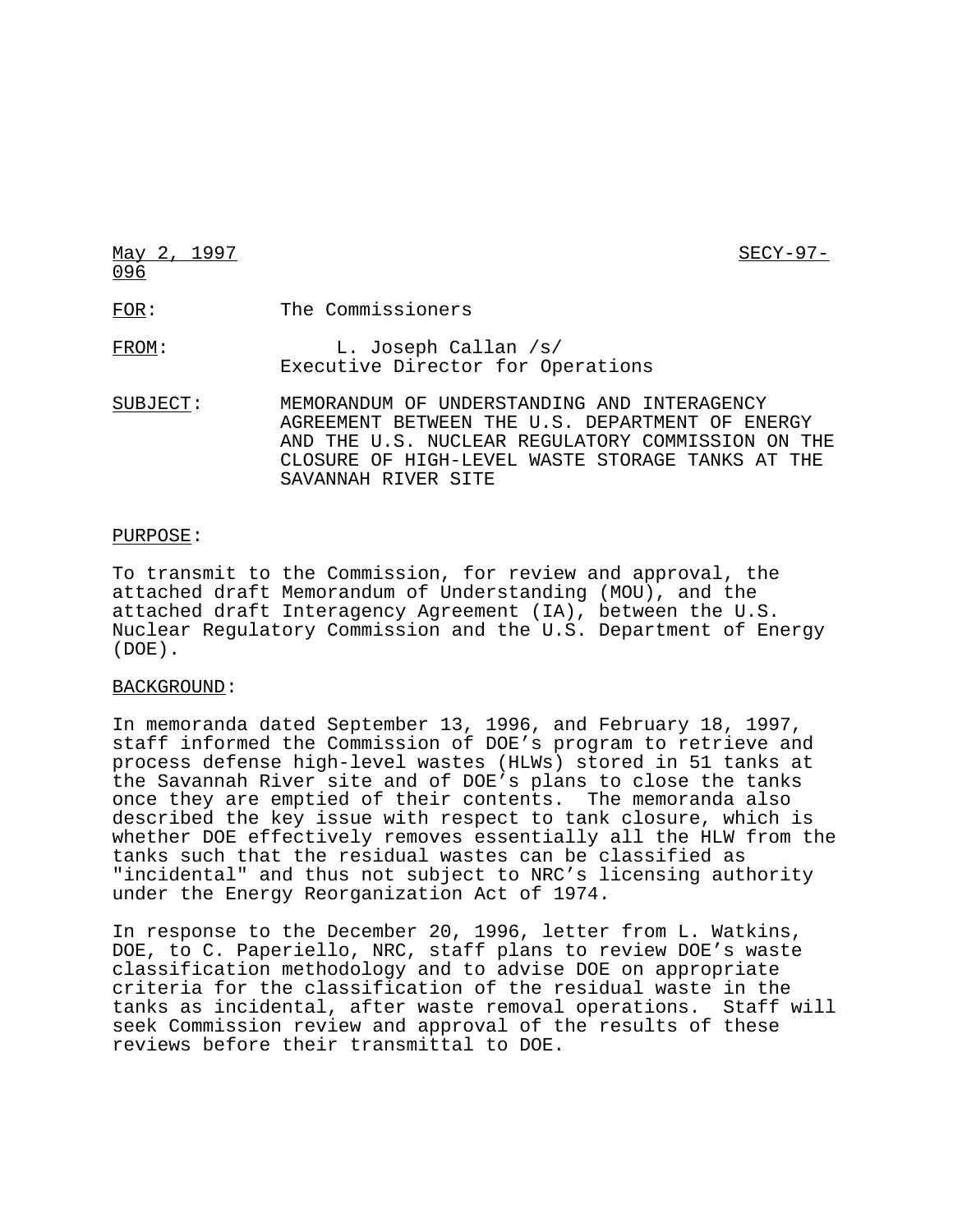CONTACT: B. Jennifer Davis, NMSS/DWM (301) 415-5874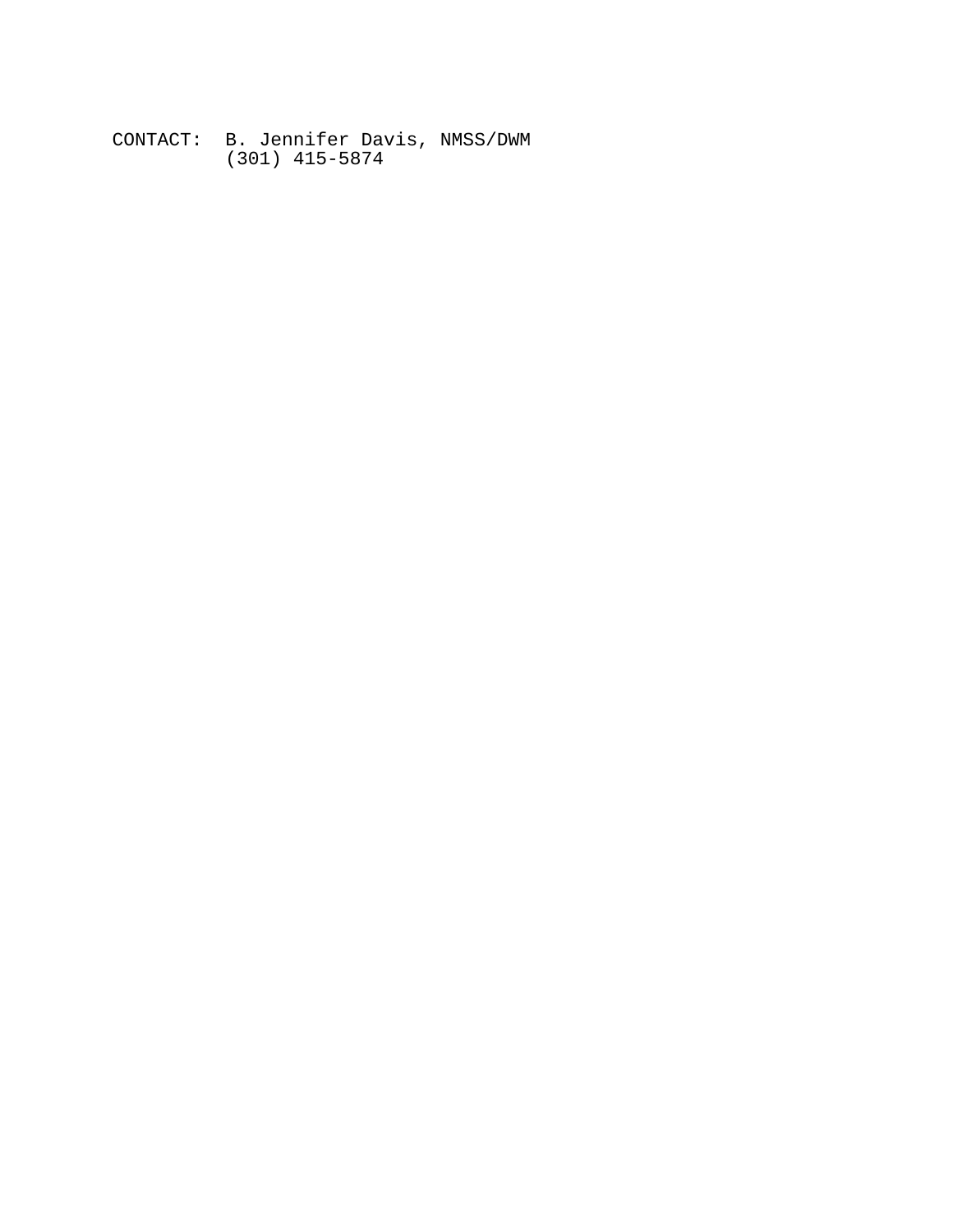The staff has been working closely with DOE staff to develop an MOU that establishes the framework for the NRC to provide technical assistance to DOE in regard to the tank closure program. This technical assistance is conceptually similar to technical assistance currently being provided to DOE Hanford staff with respect to classification of wastes removed from Hanford HLW tanks for subsequent treatment and disposal. The staffs have also cooperated in development of an IA to implement the MOU. Consistent with the resource estimates provided in the September 13, 1996, memorandum, staff believes that a review of DOE's methodology will necessitate approximately 1 to 1.5 fulltime equivalents over a period of 6 to 7 months, including time for Commission review of the results of the staff's evaluation.

This MOU is entered into under the broad umbrella of the January 15, 1997, MOU between NRC and DOE on "Cooperation in Support of Significant Projects and Activities." The January 15, 1997, MOU established the following funding policy: "NRC generally will not participate in projects and activities pertaining to DOE's responsibilities unless Congress appropriates resources to NRC for such activities. Exceptions will be considered by NRC on a case-by-case basis and only if DOE reimburses NRC for its full agency cost."

In SECY-95-012, "Reimbursement for Work Performed for Other Agencies," the Commission established a policy of charging full Agency costs in performing work for others that is not a part of NRC's statutory mission and for which NRC receives no appropriations. Recovery of full costs requires charging the license fee rate in effect at the time the work is performed to recover direct salary, benefits, travel, and an appropriate share of Agency overhead costs. Full cost recovery also requires charging for direct contractual support costs.

#### DISCUSSION:

The staff has provided, for the Commission's review, the attached draft MOU and draft IA. The MOU and IA are the result of a cooperative effort between DOE and NRC technical and general counsel staffs. The MOU establishes a basic framework for NRC to provide technical assistance to DOE in regard to DOE's HLW storage tank closure program at the Savannah River site, specifically-- DOE's determination and classification of the residual waste in the tanks, after waste removal operations, as incidental waste. The IA implements the MOU.

Provision of NRC technical assistance to DOE in regard to DOE's HLW storage tank closure program at the Savannah River site is not included in NRC's FY 1997 or FY 1998 budgets. Therefore, the IA associated with this MOU provides for NRC to be reimbursed for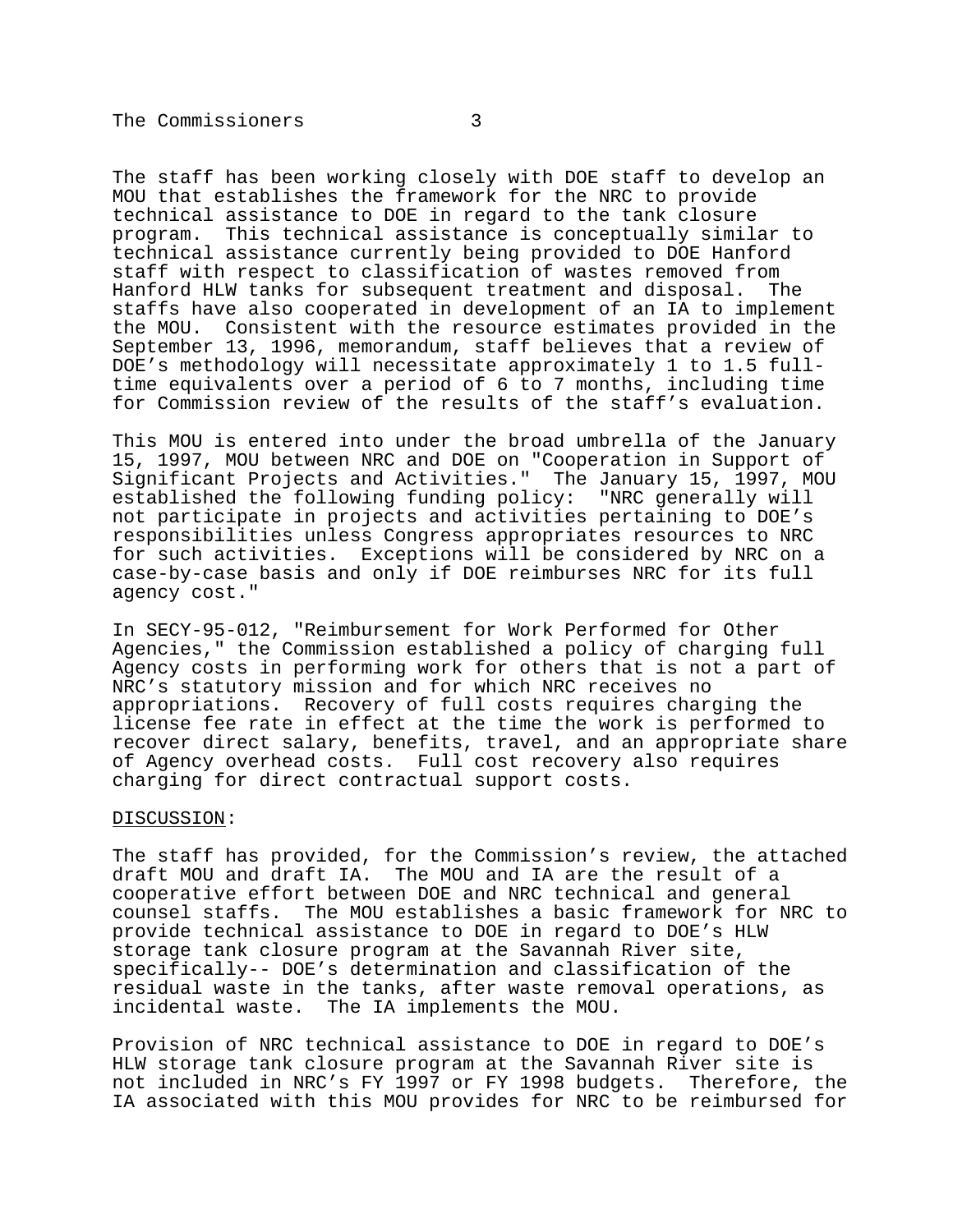The Commissioners 4

its full costs. Should funds to support this project be appropriated to the NRC in the future, then the terms of the IA will be reassessed.

## COORDINATION:

This paper has been coordinated with the Office of the General Counsel, and it has no legal objection. The Office of the Chief Financial Officer has also reviewed the paper and concurs.

# RECOMMENDATION:

It is recommended that the Commission approve the signing of the attached MOU and IA.

> L. Joseph Callan Executive Director for Operations

Attachments: 1. MOU 2. IA